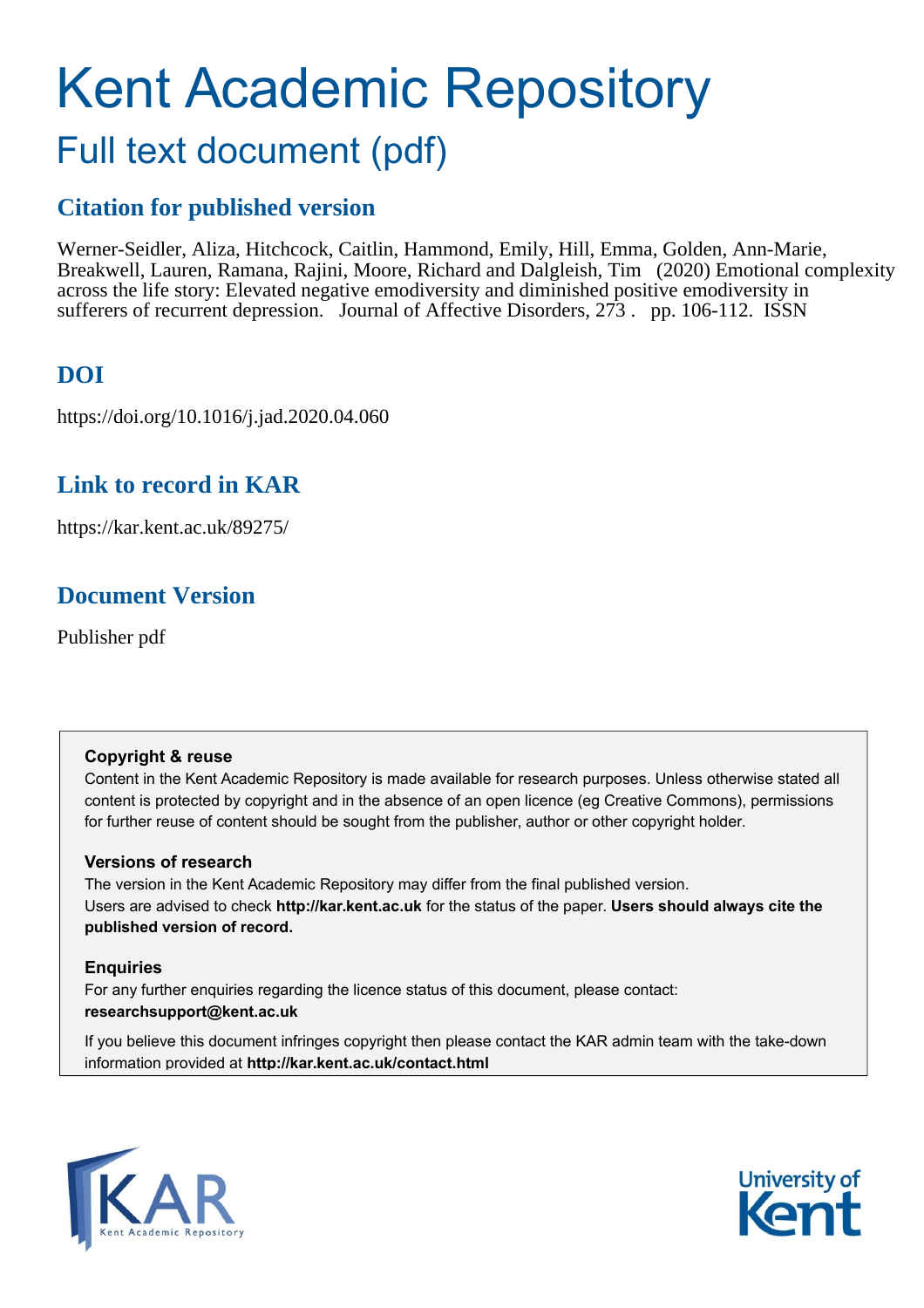

Contents lists available at [ScienceDirect](http://www.sciencedirect.com/science/journal/01650327)

### Journal of Affective Disorders



journal homepage: [www.elsevier.com/locate/jad](https://www.elsevier.com/locate/jad)

Research paper

### Emotional complexity across the life story: Elevated negative emodiversity and diminished positive emodiversity in sufferers of recurrent depression



Aliza Werner-Seidler<sup>a,b</sup>, Caitlin Hitchcock<sup>a,c</sup>, Emily Hammond<sup>a</sup>, Emma Hill<sup>a</sup>, Ann-Marie Golden<sup>a</sup>, Lauren Breakwell<sup>a</sup>, Rajini Ramana<sup>c</sup>, Richard Moore<sup>c</sup>, Tim Dalgleish<sup>a,c,\*</sup>

<sup>a</sup> *Medical Research Council Cognition and Brain Sciences Unit, University of Cambridge, UK*

<sup>b</sup> *Black Dog Institute, UNSW Sydney, Australia*

<sup>c</sup> *Cambridgeshire and Peterborough NHS Foundation Trust, UK*

#### ABSTRACT

*Background:* Greater diversity in the experience of negative and positive emotions – emodiversity - is associated with better mental health outcomes in the general population (Quoidbach et al. 2014). However, conceptual accounts of depression suggest this might differ in clinical depression. In this study, the diversity of negative and positive emotion experiences as remembered by a recurrently depressed sample and a never-depressed control group were compared. *Methods:* Emodiversity was assessed using a life structure card sort task which allowed for the assessment of memory for emotional experience over the life course.

Depressed ( $n=34$ ) and non-depressed ( $n=34$ ) participants completed the card sort task, from which emodiversity metrics were calculated for negative and positive emotion experience.

*Results:* Depressed individuals showed recollections of enhanced emodiversity across negative emotion but reduced emodiversity across positive emotion, relative to never-depressed individuals.

*Limitations:* This study involved a relatively small sample size.

*Discussion:* This study indicates that greater diversity of negative emotion experience, which has been interpreted as a protective factor against depressed mood in community samples (Quoidbach et al., 2014), instead characterises the remembered experience of recurrent clinical depression. The finding that positive emodiversity is adaptive in depression suggests that therapeutic outcomes may be improved by facilitating exposure to a diverse range of positive emotions. These findings indicate that the relationship between emotion diversity and mental health is more complex than hitherto assumed.

*"People sometimes talk of feeling alive, dead, distant, detached, dislodged, estranged, isolated, otherworldly, indifferent to everything, overwhelmed, suffocated, cut off, lost, disconnected, out of sorts, not oneself, out of touch with things, out of it, not quite with it, separate, in harmony with things, at peace with things or part of things. There are references to feelings of unreality, heightened existence, surreality, familiarity, unfamiliarity, strangeness, isolation, emptiness, belonging, being at home in the world, being at one with things, significance, insignificance and the list goes on.*" (Ratcliffe, 2008).

Emotions sit at the core of human experience. The nature of subjective emotional experiences has provoked much philosophical debate and more recently scientific investigation (Power & Dalgleish, 2015). A robust finding is that mental health and wellbeing are predicated upon the experience of relatively high levels of positive emotions, and lower levels of negative emotions (e.g., Fredrickson, 2001). However, this represents an incomplete picture and there is increasing interest in how the *complexity* of emotion experience, over and above the balance of positive and negative felt emotions, can underpin mental health (Barrett, 2017).

The prototypical methodology for examining emotional complexity has been to ask people in detail how they feel, and then interrogate these responses (Lindquist & Barrett, 2008). Two proposed key aspects of emotion complexity have emerged from this work. Dialecticism or covariation refers to the experience of both positive and negative emotional states in a contemporaneous way, or in ways that are temporally related (Bagozzi, Wong, & Yi, 1999). Greater complexity is associated with greater dialecticism due to the requisite ability to conceptualize and experience contradiction. Granularity (Barrett, 1998, 2004; Barrett, Gross, Christensen, & Benvenuto, 2001) refers to the degree to which individuals can describe their emotional life with precision, using discrete emotion descriptors to precisely characterize different emotions, in place of broader superordinate terms reflecting the pleasantness or unpleasantness of experience. Both forms of complexity reflect the underlying conceptual structure of a person's knowledge of emotions – a construct that varies considerably across development, culture, gender and mental health status (Lane & Schwartz, 1987; Lindquist & Barrett, 2008). More recently, attention has turned to examining the *diversity* of emotion experiences

<https://doi.org/10.1016/j.jad.2020.04.060>

Received 1 September 2019; Received in revised form 23 January 2020; Accepted 27 April 2020 Available online 11 May 2020 0165-0327/ © 2020 The Authors. Published by Elsevier B.V. This is an open access article under the CC BY-NC-ND license (http://creativecommons.org/licenses/by-nc-nd/4.0/).

<sup>⁎</sup> Correspondance author at: Medical Research Council Cognition and Brain Sciences Unit, University of Cambridge, UK. *E-mail address:* [Tim.Dalgleish@mrc-cbu.cam.ac.uk](mailto:Tim.Dalgleish@mrc-cbu.cam.ac.uk) (T. Dalgleish).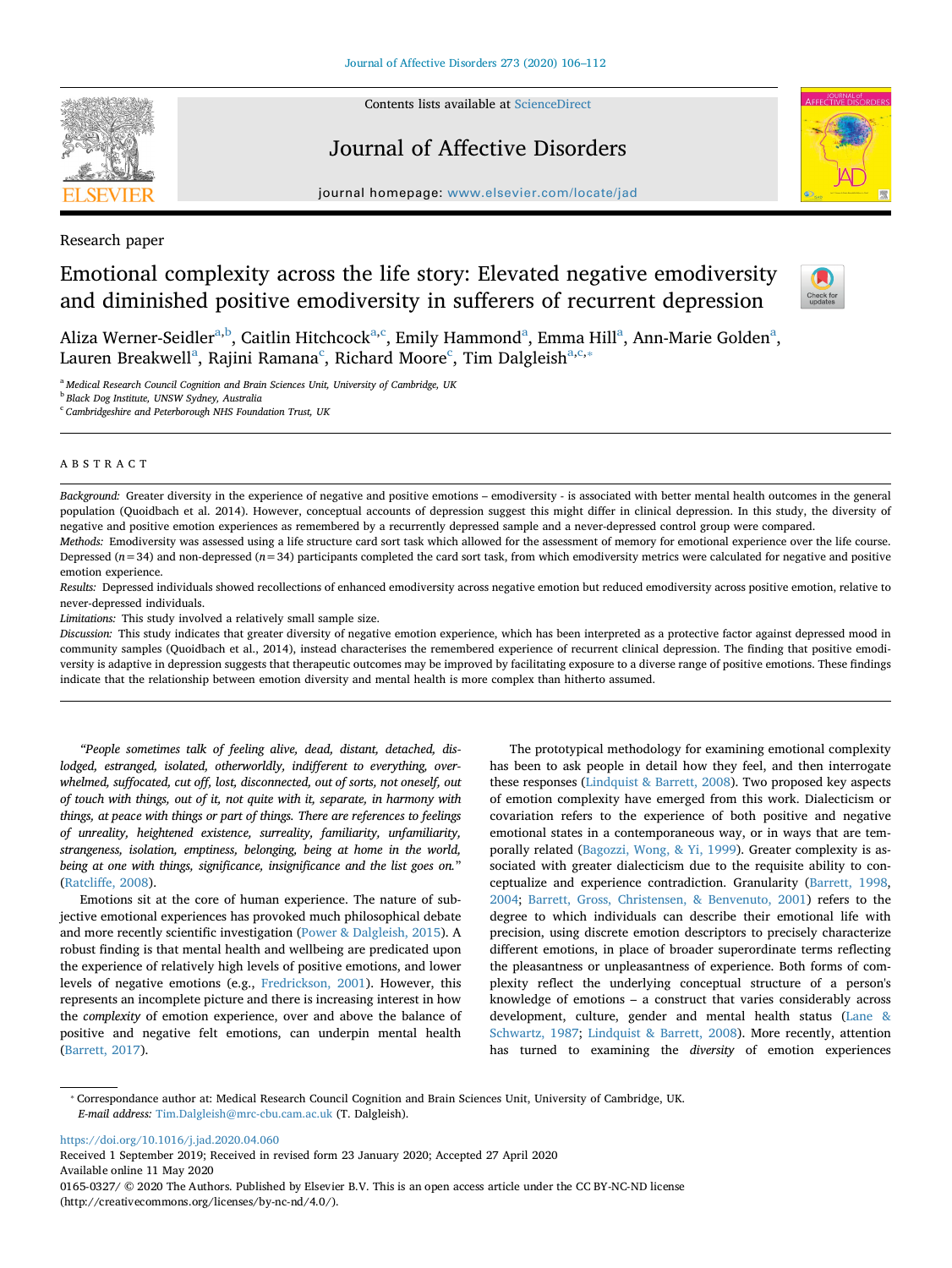(Quoidbach et al., 2014; although see Sommers, 1981, for discussion of 'emotional range'). It has been suggested that more differentiation in experienced emotion states (e.g., excitement, joy) has greater adaptive value than less differentiated global states (e.g., feeling good) because differentiated states can be more easily identified and understood by others, are less subject to misattribution, and provide richer information to guide the use of emotion regulation strategies in affective contexts (Barrett & Gross, 2001). This reflects a broader notion that psychological flexibility is beneficial for adaptive mental functioning and health (e.g., Kashdan & Rottenberg, 2010).

The putative benefits of greater emotional diversity – or emodiversity as it was termed – were examined by Quoidbach et al. (2014) where a survey of 37,000 participants from the general population were surveyed with measues of depressive symptoms and diversity of experienced emotion (emodiversity) recorded. Quoidbach et al. (2014) modified the Shannon biodiversity index, which quantifies the number of species and the evenness of species in an ecosystem (Shannon, 1948), to assess the number of specific emotions experienced (richness), and the relative proportions with which those specific emotions were experienced (evenness), as reported on a standardized questionnaire. Results suggested that greater levels of emodiversity, regardless of emotion valence, was associated with better mental health (Quoidbach et al., 2014; see also Brown & Coyne, 2017, and Quoidbach, Mikolajczak, Gruber, Kotsou, Kogan & Norton, 2018, for further discussion).

In the current study we sought to expand Quoidbach et al.'s (2014) findings and extend the investigation of the relationship between emodiversity and depression to look at clinical manifestations of depression. Complexity in the reported experience of emotion is believed to reflect greater sophistication in the underlying conceptual structure of emotions. Models of the development of the conceptual understanding of emotions, for example the Levels of Emotional Awareness (LEA) approach (Lane & Schwarz, 1987), propose that increased granularity, dialecticism and diversity within emotion experience evolve as a function of the underlying development of emotion schemas, beginning in early childhood. It is proposed that the individual differences in emotional awareness and complexity that develop across time reflect differences in the sophistication of the underlying schema structure that arise in part as a function of differential exposure to more complex emotional experiences (Lane & Nadel, 2000).

Within this analysis, individuals who have experienced chronic depression may display enhanced complexity and diversity across the myriad negative emotional experiences that characterize the depressed state, due to their lifelong immersion in such negative affective constructs (Beck, Rush, Shaw, & Emery, 1979; Ratcliffe, 2015; Watson, Clark, & Carey, 1988). If this was the case, one would predict that individuals with chronic depression, unlike those with elevated depression scores in a general population community sample (Quoidbach et al., 2014), would in fact present with higher levels of emodiversity for negative emotions relative to those who have never suffered depression. Here, the emodiversity reflects lifelong 'expertise' rather than acting as some form of protective factor (cf. Quoidbach et al., 2014).

Emodiversity for positive emotions in chronically depressed individuals, on the other hand, would be expected to be reduced, relative to healthy controls, in line with the results of Quoidbach et al. (2014) showing that lower positive emodiversity was associated with higher self-reported depressive symptoms. This is because depressed individuals experience profound deficits in the experience of general positive affect (Bylsma, Morris, & Rottenberg, 2008; Rottenberg, Kasch, Gross, & Gotlib, 2002), with some indication of deficits across discrete positive emotions such as pride, happiness and amusement (Gruber, Oveis, Keltner, & Johnson, 2011).

We examined these hypotheses by measuring emodiversity for positive and negative emotion constructs as recalled by a treatment-resistant chronically depressed clinical sample, relative to participants

who had never experienced depression. Our predictions were for greater emodiversity in negative memory recollection by the depressed group, and reduced emodiversity in the positive domain, relative to never-depressed controls.

To evaluate these questions, we extended the methodology used by Quoidbach et al. (2014), utilising an approach employed by Clifford et al. (2020). In the original Quoidbach et al. study, a standardized 18 item questionnaire was completed by participants to indicate how frequently they experience a discrete set of emotions, from which emodiversity calculations were made (Philippot, Schaefer, & Herbette, 2003). In the current study, we wanted to explicitly measure emotion experience retrospectively across the life course. To do this, we employed a card-sorting task that we have used previously to investigate how individuals think about and remember their emotional life history (Dalgleish, Hill, Golden, Morant, & Dunn, 2011). In this procedure, participants construct autobiographical timelines by dividing their lives into subjectively defined discrete chapters (e.g., 'being a student'; 'intimate relationships'; 'parenting'). Participants are then presented with a set of cards, each showing an emotion construct that could be used to describe a period of one's life. Relevant cards are then sorted into life chapters. For example, using the adjective *joyful*, a participant must decide first, whether this description applies to any of their identified life chapters, and if so, whether it applies to one (e.g., being a student), or multiple (e.g., being a student and being a parent) chapters. Cards are then allocated to chapters accordingly and participants choose whether each card gets used repeatedly, once, or not at all (Showers, 1992). The advantage of using this method is that it captures important information across the life course (Clifford et al., 2020), and extends on previous work which has been focused on recent emotion experience only.

We previously showed (Dalgleish et al., 2011) that depressed individuals reported greater negativity (overall proportion of cards selected that are negative in valence, relative to number of total cards selected), greater negative redundancy and reduced positive redundancy (the extent to which the same cards are used repeatedly across the life story); and greater compartmentalization (degree of separation of clusters of positive and negative words into different chapters), relative to never-depressed individuals. We calculated these metrics and verified these relationships in the present study because we wanted to evaluate whether emodiversity in a given affective domain is isomorphic to a greater propensity to simply use more descriptors from that domain (cf. Quoidbach et al., 2014). We also wanted to explore the relationship between emodiversity and redundancy.

### **1. Method**

#### *1.2. Participants*

Power calculations for minimal sample size estimations per group were made on the basis of the smallest effect size (Cohen's *d*=.96) for the life structure metrics assessed via the card-sort test between the MDD and control groups in Dalgleish et al. (2011). With 80% power and alpha set at .05 (two-tailed), this indicated minimum sample sizes of 19 per group. A chronically/recurrently-depressed group (*n*=34) and a never-depressed comparison group (*n*=34) were included in this study<sup>1</sup>. Participants in the depressed group were recruited through two avenues. Fourteen participants had consented to take part in a clinical trial examining treatment for refractory unipolar depressive disorder (Morriss et al., 2016). The inclusion criteria for this trial were a primary diagnosis of recurrent depression, with continuous care being received from at least one health care professional in the preceding six months,

<sup>&</sup>lt;sup>1</sup> An additional never-depressed participant was recruited but selected no negative adjectives in the task and so their data were set aside. Results including these data were the same as the presented analyses.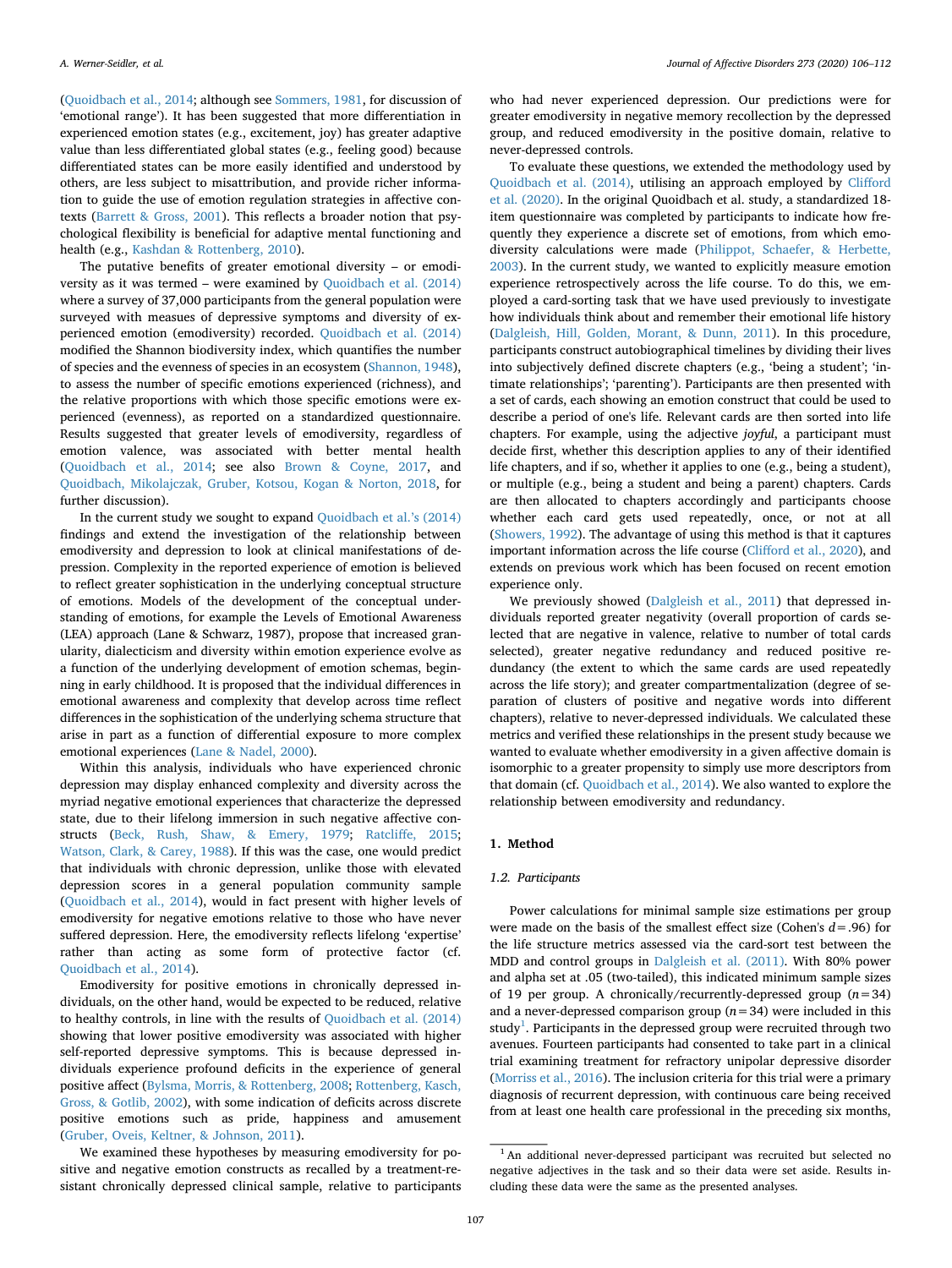and currently being under the care of a secondary-care community mental health team. Individuals who reported depression in the context of Bipolar Disorder were not eligible. The remaining 20 participants were recruited from a community-based patient panel and had previously responded to advertisements requesting volunteers with depression to assist with research. Inclusion criteria applied to these participants were a diagnosis of chronic or recurrent depression with at least 3 episodes $^2$ . For trial participants, this research study took place approximately 2-3 weeks after the baseline assessment for trial entry, and before participants were randomized to a treatment condition. To ascertain depression status, depression history and other Axis I psychiatric comorbidity, participants were administered the Structured Clinical Interview for the *DSM-IV* Axis I Disorders-Clinician Version (SCID-IV; First, Spitzer, Gibbons, & Williams, 1996). These interviews were audio-taped and 60% were independently rated by a senior Clinical Psychologist (TD). There were no discrepancies in diagnosis.

An age-matched never-depressed control group was recruited from the Cognition and Brain Sciences Unit Volunteer Panel, which comprises community members who have previously responded to advertisements requesting volunteers for research. These individuals were administered the Mood Module of the SCID-IV by phone prior to being invited into the study. During the screen, prospective participants were also questioned about general emotional health and anxiety. Participants with no previous history of mental health difficulties were then invited to participate. To be eligible for the study participants needed to be over the age of 18 years and fluent in English.

#### *1.3. Materials and Measures*

**Life Structure Card Sort Task.** The card sort task was used exactly as described previously (Dalgleish et al., 2011). In brief, participants were asked to think back over their life and divide it into chapters. Participants then provided a heading for each chapter and completed the card sort task. For this, participants use a deck of 46 randomly ordered cards, with each containing an emotional adjective or phrase potentially described a predominant feeling characterizing a particular period of one's life (e.g., 'gloomy', 'overjoyed' 'insecure', 'happy', 'depressing', 'joyful'). The adjectives were positive or negative (23 of each) and valence ratings had previously been validated in pilot testing to ensure comparable intensity levels for the positive and negative sets (see Dalgleish et al., 2011 for details). Participants were instructed to select relevant cards for each life chapter in turn, using as many or as few adjectives as were relevant, with repetitions across different chapters permitted. The adjectives assigned to each chapter were recorded by the experimenter. We used a lower age limit for the earliest chapter of 11-12 years old to avoid the possibility that differential levels of childhood amnesia could influence the narratives that were generated.

**Emodiversity.** Emodiversity was calculated based on the formula provided by Quoidbach et al (2014), and originally derived from the Shannon biodiversity index (Shannon, 1948), as follows:

$$
Emodiversity = \sum_{i=1}^{s} (p_i \times \ln p_i)
$$

Where  $s =$  the number of total number emotional trait adjective cards used in the card sort task by a given participant, and  $p_i$  is the proportion of *s* made up by cards for each emotion trait experienced. A value is calculated for each distinct trait card used, which is then imputed into the above formula. This calculation takes into account both the number of traits reported as experienced (richness), and the degree to which different traits make up an individual's emotional experience

**Table 1**

| Means (and standard deviations) of participant characteristics |  |
|----------------------------------------------------------------|--|
|----------------------------------------------------------------|--|

|                          | Depressed $(n = 34)$ | Never-Depressed $(n = 34)$ |  |  |
|--------------------------|----------------------|----------------------------|--|--|
| Age (years)              | 48.79 (12.43)        | 48.71 (10.60)              |  |  |
| Gender (male:female)     | 13:21                | 7:27                       |  |  |
| <b>BDI-II</b>            | 25.94 (10.43)        | 3.08(4.13)                 |  |  |
| STAI-Trait               | 57.07 (10.58)        | 33.48 (9.00)               |  |  |
| PANAS (negative emotion) | 20.75 (8.99)         | 12.96 (4.11)               |  |  |
| PANAS (positive emotion) | 25.51 (8.09)         | 36.69 (7.05)               |  |  |
|                          |                      |                            |  |  |

BDI-II = Beck Depression Inventory (version II). STAI-State Trait Anxiety Inventory (Trait version). PANAS = Positive and Negative Affect Schedule.

(evenness/abundance)<sup>3</sup>. High values represent a more diverse emotional experience, and emodiversity indices are calculated separately for negative and positive emotions.

#### *1.4. Life Structure Metrics*

Four life structure metrics (proportion of negative cards used, compartmentalization, and positive and negative redundancy), as outlined in the Introduction, were measured in the same way as reported in Dalgleish et al. (2011). The first metric, proportion of negative cards used, indexes degree of negative words associated with the life story overall; the second metric, compartmentalization, indicates the degree of separation of clusters of negative and positive words into separate life chapters; the third and fourth metrics refer to negative and positive redundancy, which are indexed by the extent to which the same cards are used repeatedly across life chapters. See Supplementary Materials for details.

#### *1.5. Self-Report Measures*

The Beck Depression Inventory-II (BDI-II; Beck et al., 1996) is a widely used measure of depressive symptoms over the previous two weeks and was included to verify symptom severity. The Spielberger State Trait Anxiety Inventory (STAI; Spielberger, Gorsuch, Lushene, Vagg, & Jacobs, 1983) is a psychometrically sound instrument used to measure anxiety and the trait version was included; the Positive and Negative Affect Schedule (PANAS; Watson, Clark, & Tellegen, 1988) is a 20-item measure of positive and negative affect. The 10-item negative and 10-item positive emotion scales was administered respectively.

#### *1.6. Procedure*

Ethical approval was obtained from the UK National Research Ethics Committee ('Mnemonics'; East of England, 11/H0305/1). After providing informed consent, participants completed the tasks and measures individually and face-to-face with the experimenter, in a quiet testing room. Testing occurred over two face-to-face sessions for the experimental group (a clinical interview session and the experimental session), and over one phone session (in which the Mood Module of the SCID-IV was administered) and one face-to-face session for the neverdepressed group. In the experimental session, no more than two weeks after the SCID-IV session, participants completed the life structure card sort task. These experimental procedures took 1.5-2 hours. After the study, participants were debriefed and received a small honorarium (£6/hour).

<sup>2</sup> Life structure data for 16 of the depressed sample were reported in our previous study (Dalgleish et al., 2011) and we extended this sample to the current n=34 for the emodiversity analyses.

<sup>&</sup>lt;sup>3</sup> There are several different biodiversity metrics that can be used to assess emodiversity (Benson, Ram, Almeida, Zautra, & Ong, 2017). The Shannon Index was selected in this study because it provides a measure of both evenness and richness, while others do not.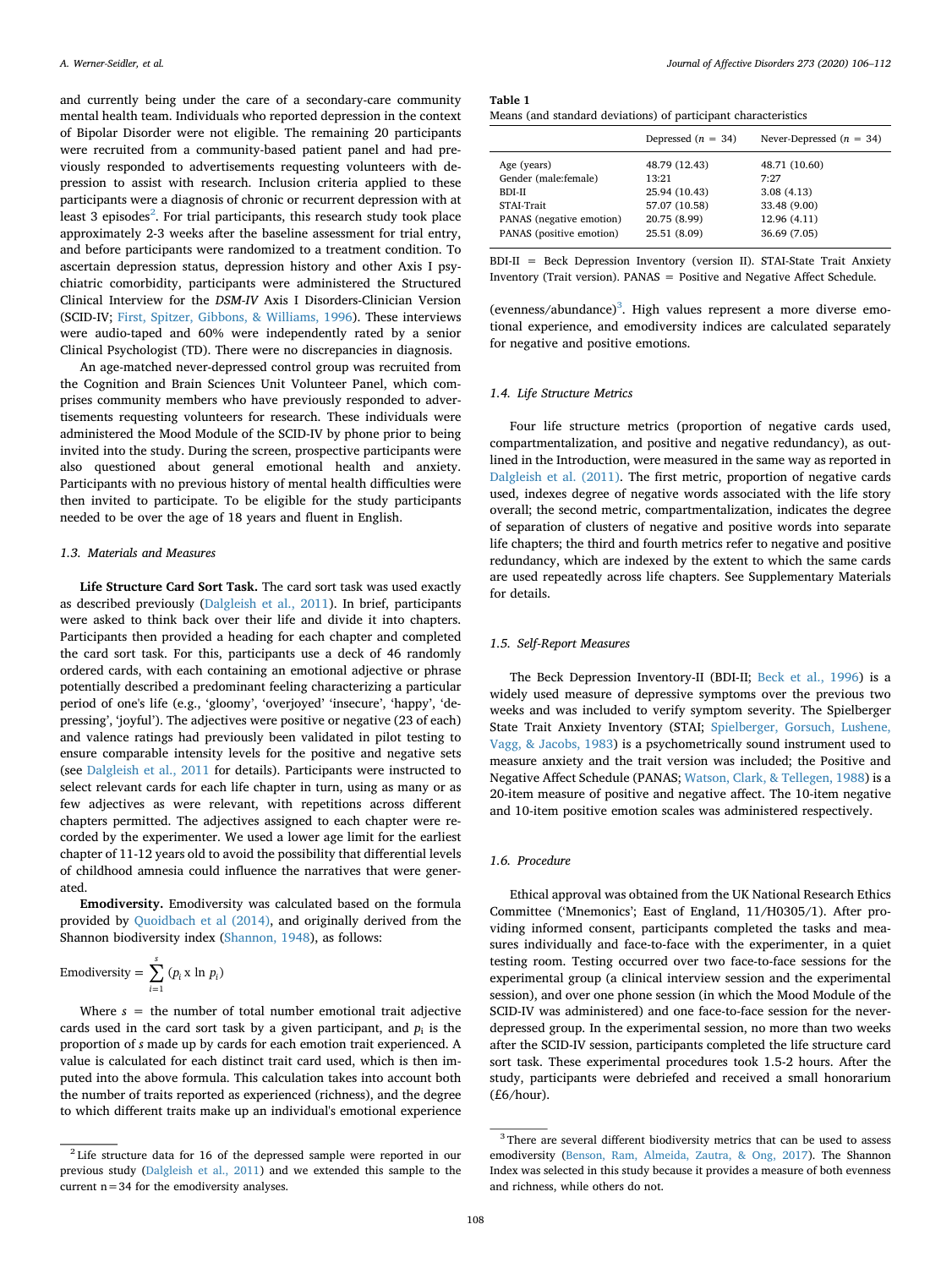

Figure 1. Mean (+1 SE) scores on life chapter metrics for proportion of negative cards used, compartmentalization, and positive and negative redundancy.

#### **2. Results**

#### *2.1. Participant Characteristics*

Participants in the depressed group had experienced a long history of depression (19 of the 34 participants had experienced more Major Depressive Episodes (MDEs) than they were able to count). All but three of these participants were taking antidepressant medication.

The remaining descriptive group data are presented in Table 1. The groups did not differ in age,  $t(66) = .03$ ,  $p = .96$ , or gender ratio,  $p = .11$  $(X^2 = 2.55)$ . As expected, there were differences in BDI-II score, *t*(43.10) =11.88, *p<*.001, STAI-Trait score, *t*(66)=9.90, *p<*.001, and state negative emotion,  $t(46.22)=4.60$ ,  $p<.001$ , with the depressed group scoring higher in all three cases. There was also a difference in state positive emotion,  $t(66)=6.07$ ,  $p<0.01$ , with the depressed group scoring lower.

#### *2.2. Life Structure Metrics*

All participants identified multiple chapters to describe their autobiographical history (smallest number of chapters=3). The groups did not differ in terms of number of chapters (dep=9.71 (2.63); control = 9.56 (2.97)),  $t(66)$  = .22,  $p = .83$ , nor in the total number of cards (including repetitions) used in the card sort (dep=129.94 (64.13); control=126.03 (50.02)), *t*(66)=.28, *p*=.78, suggesting that both groups were similarly engaged in the task and any differences on emodiversity and structure metrics were not merely a function of chapter quantity and/or number of cards used in the sort.

The life structure data are presented in Figure 1. We first examined whether life structure differed between the two groups on the four metrics of interest to establish that the effect reported in our previous study (Dalgleish et al., 2011) held up in our extended sample. To do this we conducted a MANOVA with the four past life structure metrics as the univariate dependent variables (cf. Dalgleish et al., 2011). There was a significant multivariate effect of Group, Wilks' Lambda=.43, *F*(4,63)= 21.04,  $p < .0001$ ,  $\eta_p^2 = .57$ , which was supported by significant univariate Group effects for all four metrics, with the depressed group using a greater proportion of negative words,  $F(1,66) = 74.68$ ,  $p < .001$ ,  $\eta_p^{\phantom{p}2}\!=\!.53$ , greater compartmentalization (greater separation of clustered positive and negative trait word use across different chapters), *F*  $(1,66) = 13.56, p < .001, \eta_p^2 = .17$ , greater negative redundancy (the tendency to endorse the same negative adjectives across the whole life structure),  $F(1,66) = 19.77$ ,  $p < .001$ ,  $\eta_p^2 = .23$  and lower positive redundancy (the tendency to endorse fewer of the same positive adjectives across the whole life structure),  $F(1,66) = 24.27, p < .001, \eta_p^2$ =.27, than their never-depressed peers.

#### *2.3. Emodiversity*

The emodiversity data are presented in Figure 2. Across all participants, negative and positive emodiversity scores were not significantly correlated,  $r(66) = -.08<sup>4</sup>$ ,  $p = .54$  supporting the view that it is valid to examine diversity indices separately across different valence domains (Quoidbach et al., 2014). To examine patterns of positive and negative emodiversity across groups, we conducted a mixed model ANOVA with Valence (negative, positive) as the within-subjects factor, Group (depressed, never-depressed) as the between-groups factor, and emodiversity index as the dependent variable. There were no significant effects of Valence  $F(1,66) = 2.84$ ,  $p = .10$ ,  $\eta_p^2 = .04$ , or Group  $F < 1$ , providing no support for overall differences in emodiversity as a function of depression. As hypothesized, there was a significant Valence  $\times$  Group interaction,  $F(1,66) = 29.32$ ,  $p < .001$ ,  $\eta_p^2 = .31$ . Followup analyses showed, that those in the depressed group evidenced greater emodiversity for negative emotions, relative to controls, *t* (60.53)=3.73, *p*=.001, *d*=0.92 (95%CI: 0.41-1.41) but lower levels of emodiversity with respect to positive emotions,  $t(46.93) = 3.55$   $p = .001$ , *d=*-0.87 (95%CI: -1.36-(-0.37)).

An alternative way to examine the relationship between emotional diversity and overall emotionality is to use the number of negative cards selected in the card sort. Clearly, greater emotional diversity necessarily requires the selection of a greater number of negative cards so we cannot simply use the latter in our analyses. However, we can compute the number of times a given diverse set of selected negative cards is used repeatedly by a particular participant across their life structure (Negative Repetitions). To calculate this we used the following formula: Negative Repetitions = (Total number of negative cards used – number of distinct negative cards used)/number of distinct negative cards used.

Unsurprisingly, the depressed group had higher level of Negative Repetitions reflecting a greater repeated endorsement of their diverse set of negative cards across the life course (*M*=2.70, *SD*=1.68) relative to the never-depressed group (*M*=1.17, *SD*=0.90), *t*(50.56)=4.66, *p*<.001, *d*=1.13. However, when we entered these Negative Repetition scores into our main emodiversity analyses the pattern of results was again unchanged, with a significant Valence x Group interaction, *F*  $(1,65) = 16.10$ ,  $p = .001$   $\eta_p^2 = .20$  and follow-up tests showing greater emodiversity for negative emotion among depressed compared to never-depressed participants,  $F(1,65) = 4.61$ ,  $p = .036$ ,  $\eta_p^2 = .07$  but

<sup>4</sup> Correlations between negative and positive emodiversity were examined separately in each group, and were not significantly associated in either the depressed group,  $r(32) = .17$ ,  $p = .34$ , or the control group,  $r(32) = .06$ ,  $p = .75$ .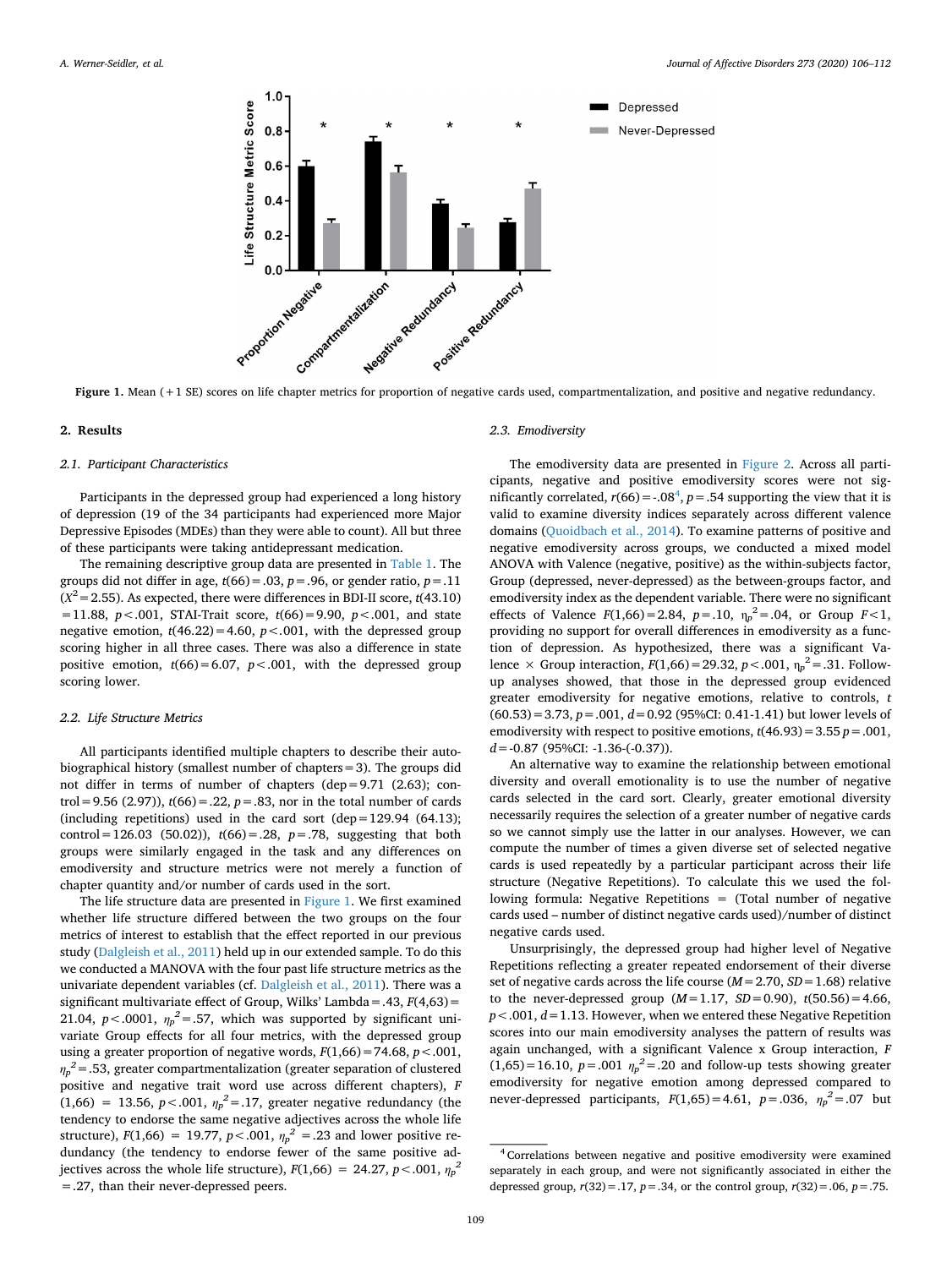

**Figure 2.** Mean (+1 SE) emodiversity scores for negative emotions and positive emotions.

#### **Table 2**

Correlation matrix of emodiversity and life structure indices

| Depressed Participants $(n=34)$       | Negative Emodiversity | Positive Emodiversity | <b>Proportion Negative</b> | Compartment-alisation | Negative Redundancy      | Positive Redundancy |
|---------------------------------------|-----------------------|-----------------------|----------------------------|-----------------------|--------------------------|---------------------|
| Emodiversity                          |                       |                       |                            |                       |                          |                     |
| Negative Emodiversity                 |                       |                       | $\overline{\phantom{a}}$   |                       | $\overline{\phantom{a}}$ |                     |
| Positive Emodiversity                 | .17                   |                       |                            |                       |                          |                     |
| Life Structure Indices                |                       |                       |                            |                       |                          |                     |
| Proportion Negative                   | .28                   | $-58**$               |                            |                       | $\overline{\phantom{a}}$ |                     |
| Compartmentalization                  | .002                  | $-0.08$               | $-.04$                     |                       |                          |                     |
| Negative Redundancy                   | $.43*$                | $-.07$                | $.63**$                    | $-33$                 |                          |                     |
| Positive Redundancy                   | .07                   | $.58**$               | $.65**$                    | $-19$                 | .08                      |                     |
| Never-Depressed Participants $(n=34)$ |                       |                       |                            |                       |                          |                     |
| Emodiversity                          |                       |                       |                            |                       |                          |                     |
| Negative Emodiversity                 |                       |                       |                            |                       |                          |                     |
| Positive Emodiversity                 | .06                   |                       |                            |                       |                          |                     |
| Life Structure Indices                |                       |                       |                            |                       |                          |                     |
| Proportion Negative                   | $.77**$               | $-10$                 |                            |                       | $\overline{\phantom{a}}$ |                     |
| Compartmentalization                  | .26                   | $-13$                 | .20                        |                       | ۰                        |                     |
| Negative Redundancy                   | .27                   | .19                   | $.39*$                     | $.58**$               |                          |                     |
| Positive Redundancy                   | $-10$                 | .23                   | $-39*$                     | $.73**$               | $54**$                   |                     |

*Note:* Zero-order correlations. \*significant at .05 level; \*\*significant at .01 level

lower levels of emodiversity for positive emotion,  $F(1,65)=12.03$ ,  $p = .001, \eta_p^2 = .16.$ 

#### *2.4. Emodiversity and Redundancy*

Finally, we examined how greater diversity in emotional memory was related to across the life structure. For example, are those participants who exhibit greater diversity simply those who tend to endorse the experience of different trait emotions across different chapters of their life (i.e., who show reduced redundancy)? In fact, the opposite appeared to be the case. For both groups (see Table 2 for the pattern of correlations across emodiversity and life structure metrics), negative emodiversity was associated with greater negative redundancy and positive emodiversity was associated with greater positive redundancy (although these associations were not statistically significant in the never-depressed participants). This indicates that greater diversity in the usage of emotional descriptors was associated with a greater tendency to apply that diverse set of descriptors consistently across the life course.

#### **3. Discussion**

We sought to investigate diversity of remembered emotion experience – emodiversity – in a chronically depressed sample, and a sample of never previously depressed healthy individuals. Consistent with predictions, and previous work (Quoidbach et al., 2014), depression was associated with reduced diversity in autobiographical memory of positive emotion experience, relative to never-depressed controls. This finding fits with literature suggesting that positive emotion experience

is impoverished in those with symptoms of depression (e.g., Dunn, 2012) but extends this literature by showing this is also the case specifically in relation to emodiversity of recalled experience over the lifespan.

However, in the negative emotion domain, in contrast to the results of Quoidbach et al (2014), clinically depressed individuals reported *greater* emodiversity in their reflections of their lives, relative to neverdepressed peers<sup>5</sup>. This concords with a view that extensive and prolonged immersion in negative emotional states fosters a greater diversity across the experience of negative emotions (Lane & Schwartz, 1987). In this analysis, those with recurrent depression develop and remember a more diverse experience of the nuances of different kinds of negative emotion states, and indeed experience a greater variety of these states (e.g., sadness, fear, shame, guilt, hopelessness), relative to those who have not been depressed. This was the case even when we accounted for the influence of group differences in the intensity and frequency of emotion experience. This finding of memory for greater negative emotion diversity in those with recurrent depression makes sense from the perspective of extant models (e.g. the Levels of Emotional Awareness approach; Lane & Schwartz, 1987) of how the underlying conceptual structure of emotional knowledge develops. The present results, alongside those of Quoidbach et al. (2014) in a community sample, suggest that in the general population greater

<sup>&</sup>lt;sup>5</sup> It is important to reiterate that, for theoretical reasons focused on tapping affective experience across the life story, we measured emodiversity differently in the present study relative to the questionnaire approach of Quoidbach et al. (2014) and so any differences in the profile of results may have been influenced by these methodological differences.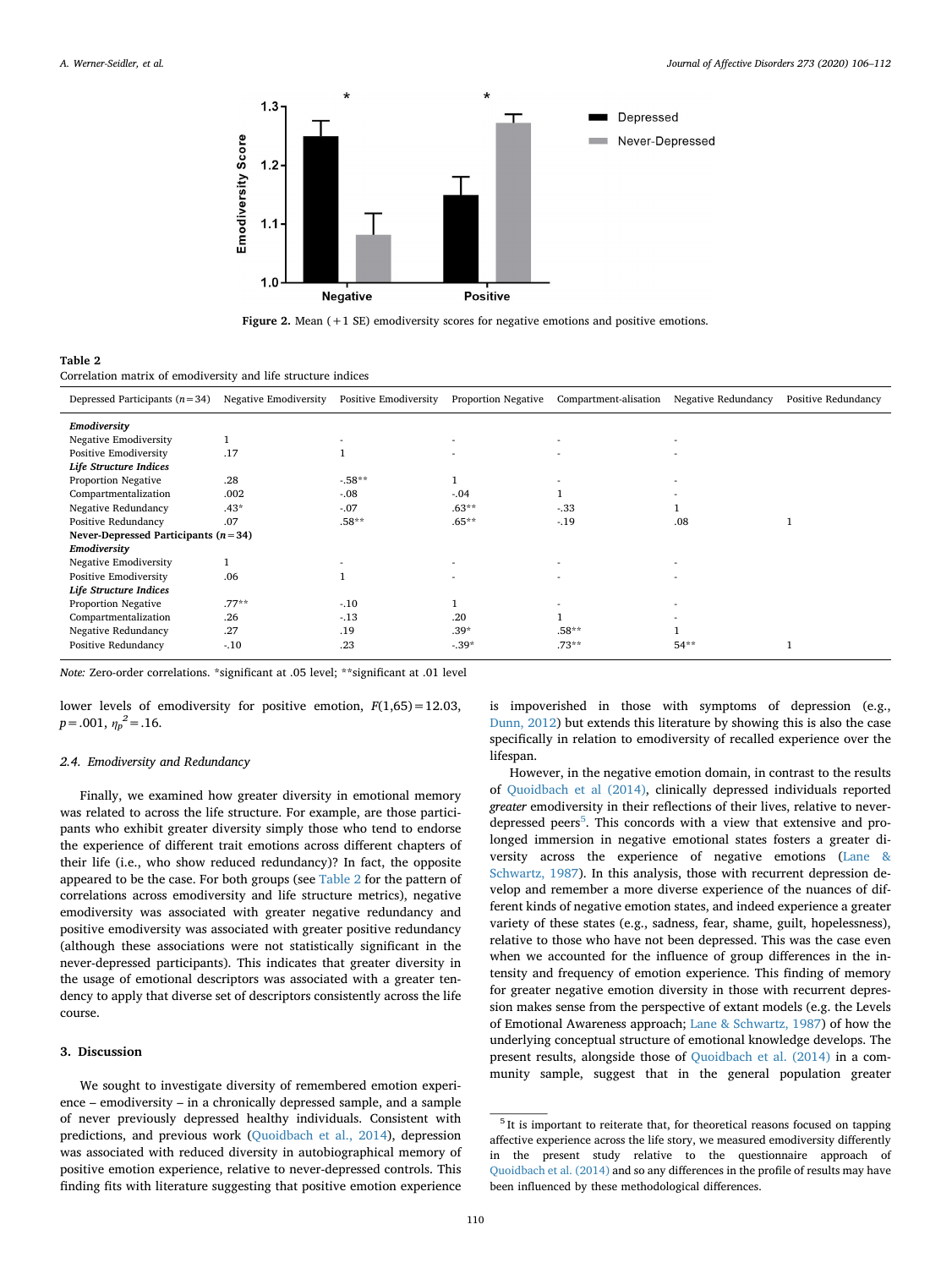emodiversity, as it is experienced at the time, irrespective of valence can offer some protection against depression (Quoidbach et al., 2014), but that for those in whom clinical depression has become established, sustained immersion in a negative emotional personal narrative may extend and develop experience and memory for emodiversity in the negative domain.

These findings are also consistent with results reported recently which found elevated negative emodiversity and reduced positive emodiversity across two studies of female survivors of sexual abuse and assault with posttraumatic stress disorder (Clifford et al., 2020). The consistency in the findings between the current studies and those of Clifford et al. (2020) lends support to the suggestion that chronic mental health conditions including post-traumatic stress and depression are associated with elevated expertise in the domain of negative affective experience. One can therefore argue that the protective effect of greater (negative) emodiversity found in general population groups (Quoidbach et al., 2014) does not extend to those with chronic mental health difficulties.

Other findings from the present study are consistent with the broader emotion and depression literature, particularly as it relates to the growing profile of depression-related deficits associated with positive emotion experience and recollection (Bylsma, Morris, & Rottenberg, 2008; Dalgleish & Werner-Seidler, 2014; Gotlib & Joormann, 2010). In light of the increasingly recognised need to address these positive emotion deficits (Dunn, 2012; Santos et al., 2013), the results reported here suggest that an additional focus on enhancing the *diversity* of positive emotion experience and its recollection could add value to existing interventions which focus on positive-related deficits. For example, novel interventions currently being trialled in the UK (Augmented Depression Therapy, (ADepT; Dunn et al., 2019) and the US (Positive Affect Therapy, PAT; Craske, Meuret, Ritz, Treanor, Dour & Rosenfield, 2019) focus on reversing positive emotion deficits and enhancing wellbeing, which are often overlooked in traditional treatment approaches. Expanding this to specifically incorporate an intentional focus on engaging in activities likely to elicit more diverse positive experiences and importantly, attending to these experiences, is likely to have additional psychological benefits. Similarly, discrete therapeutic strategies which are used to improve access to positive autobiographical material in depression (e.g., the Method-of-Loci technique) might also be enhanced by introducing a focus on recalling memories which capture a broader range of different positive emotions (e.g., Dalgleish, Navrady, Bird, Hill, Dunn & Golden, 2013; Werner-Seidler & Dalgleish, 2016).

An important area for future research will be to explore how emotional complexity and diversity relate to other aspects of both emotional memory and current emotion experience. For example, there is individual variation in the degree to which multiple emotions are experienced together in the same context (emotion differentiation), and in the repertoire of different emotions that are available for experience (Sommers, 1981). Research into emotion differentiation has shown that depression appears to be associated with low differentiation for negative emotions (feeling many specific emotions simultaneously; e.g., Demiralp et al., 2012). A recent investigation found that the relationship between depressive symptoms and low differentiation in a non-clinical sample was driven predominantly by sadness-related emotions (Willroth, Flett & Mauss, 2019). Whether something similar may apply to greater emodiversity in clinical depression will need to be examined in future research. Likewise, individual differences exist in the ability to regulate emotion, to attend to or disengage from emotional stimuli and situations, and to shift between emotion states (Lane, Weidenbacher, Smith, Fort, Thayer & Allen, 2013; Malooly, Genet, & Siemer, 2013). How emodiversity and emotional complexity more generally relate to these other aspects of emotion, and how these relationships may be different in those with affective disorders represent important questions.

Several limitations to the current study design warrant discussion. First, we were unable to control for mean negative emotion over the lifespan given the retrospective nature of our methodology, which means there is a risk that results were partly confounded with mean lifetime levels of emotion. Second, the way that depressed individuals were recruited into the study differed slightly from the process used for the control group, with control participants being required to complete a depression status and history screening assessment over the phone while those who indicated a history of depression were administered a full face-to-face diagnostic interview.

The current study provides insight into the relationship between emotional memory, emodiversity and depression. Mentally healthy individuals exhibit higher levels of diversity in recollected positive emotions from throughout their lives, while those with depression show a relatively reduced diversity in their recollected positive emotional experience. This aligns with the view (e.g., Quoidbach et al, 2014) that positive emodiversity is psychologically adaptive and that access to a wider variety of positive emotions may enhance resilience or provide some buffer against depression. However, greater negative emodiversity appears characteristic of those with recurrent clinical depression, and likely reflects the long history with different negative emotional states often experienced by such individuals. The data suggest that therapeutic outcomes may be improved by helping depressed individuals to experience a broader range of diverse positive emotions (Dalgleish & Werner-Seidler, 2014).

#### **4. Author Statement**

Author contributions: TD conceived of the study idea and design. Testing and data collection were conducted by AWS, CH, EH, LB, RM and RR. AWS performed the analysis under the supervision of TD. AWS and TD drafted the paper and all authors provided critical revisions. All authors approved the final version of the paper.

#### **5. Funding**

This work was funded by the UK Medical Research Council (Grant Reference: SUAG/043 G101400) and supported by the National Institute for Health Research Cambridge Biomedical Research Centre.

#### **6. Role of funding source**

The funding body had no role in any aspect of the study design, the collection, analysis or interpretation of data, the writing of this manuscript of the decision to submit it for publication.

#### **Conflict of Interest**

Declaration of interests: The authors declare that they have no competing interests.

#### **Acknowledgements**

The authors would like to thank all participants for contributing their time to this study.

#### **Supplementary materials**

Supplementary material associated with this article can be found, in the online version, at [doi:10.1016/j.jad.2020.04.060](https://doi.org/10.1016/j.jad.2020.04.060).

#### **References**

[Bagozzi, R.P., Wong, N., Yi, Y., 1999. The role of culture and gender in the relationship](http://refhub.elsevier.com/S0165-0327(19)32366-3/sbref0001) [between positive and negative affect. Cognition & Emotion, 13 641–672 http://](http://refhub.elsevier.com/S0165-0327(19)32366-3/sbref0001) [dx.doi.org/10.1080/026999399379023.](http://refhub.elsevier.com/S0165-0327(19)32366-3/sbref0001)

[Barrett, L.F., 1998. Discrete emotions or dimensions? The role of valence focus and](http://refhub.elsevier.com/S0165-0327(19)32366-3/sbref0002) [arousal focus. Cognition & Emotion, 12 579–599 http://dx.doi.org/10.1080/](http://refhub.elsevier.com/S0165-0327(19)32366-3/sbref0002)